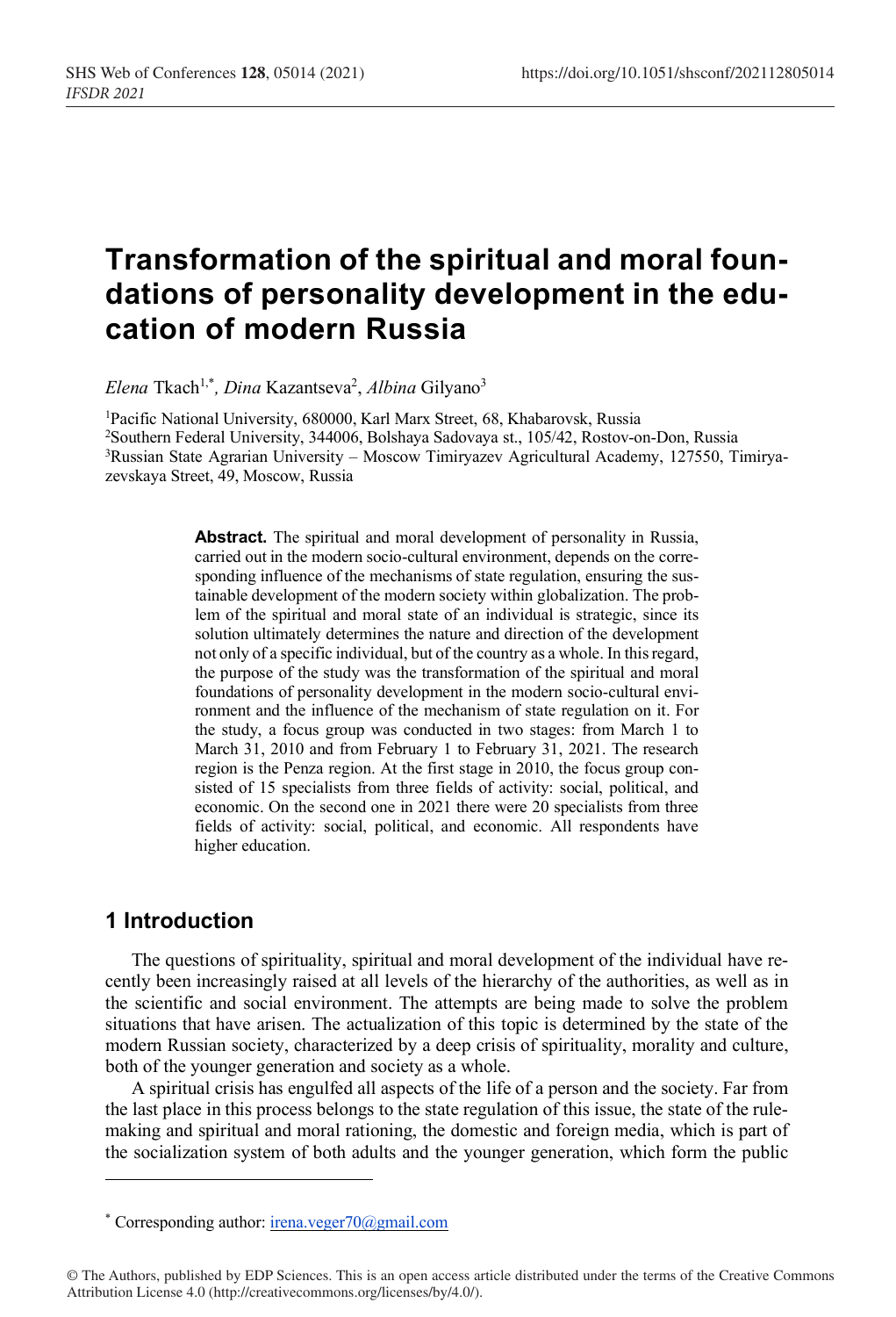opinion, the peculiarities of assessing people and events that regulate the standards of the masses' life and consciousness.

Young people belong to a social group that determines the future of Russia. As she matures, their spirit world is in a state of formation. Their formation is influenced by the socioeconomic and socio-political conditions of the country. As a result, specific social and psychological traits<sup>1</sup>, a certain type of the personality are formed.

It is an important task of the state to grow a person capable of thinking about the future of the country, to create their own and public prospects, to set serious tasks and find bold solutions. However, modern youth is developing in a complex environment with the simultaneous presence of both old and new material and spiritual values, different conflicting worldviews, ideas, ideals and meanings.

The formation of an adult personality begins in adolescence and ends in general by the age of 30. Historically, the basis of his formation in Russia is the spiritual and moral foundations, which are basic for all the peoples of the country, corresponding to the mentality of the Russians. Worldview values and meanings, their essential basis, determinants and mechanisms of the development are well represented in the works of D. B. Kazantseva [1], E. K. Klimova, T. E. Chernysheva and others [2], E. N. Tkach and others [3], A. R. Bulatova [4], A. V. Gushchina [5], E. Yu. Pochtareva [6], L. Sagiv, S. Roccas, J. Cieciuch, S. H Schwartz [7], and many others.

The modern transformation of the spiritual values, as well as the provisions that determine the foundations of the spiritual and moral development of the personality of the young generation, who is the future of the modern Russia, are revealed in the works of Yu. V. Verba [8], A.S. Gilyano [9], S. H Schwartz [10], V. Ponizovskiy, L. Grigoryan, U. Kühnen, K. Boehnke [11], G. R Maio [12], I. E. Sokolovskaya and I. P. Kutyakova [13], A. Mostfa [14], S.K. Edara and del Castillo, A. et al. [15]. and many others.

Especially significant are the studies that determine the foundations of the civilizational development of Russia by Yu. M. Reznik [16], O. S Anisimov [17], the mentality of the Russians by A. V. Lubsky [18], R. A. Lubsky, V. P. Voitenko and others [19], and many others.

#### **2 Materials and methods**

Due to the fact that at present, the study of the spiritual and moral foundations of personality development is especially significant and relevant, the purpose of the study is to transform the spiritual and moral foundations of personality development in the modern sociocultural environment and the influence of the mechanism of the state regulation on it. A focus group was organized and conducted on the problem.

This study was carried out in two stages, from March 1 to March 31, 2010 and from February 1 to February 31, 2021. The Volga region and, directly, the Penza region were selected as the research region. At the first stage in 2010, the focus group consisted of 15 specialists from three fields of activity: social, political, and economic. The average age is 35. By gender there were 10 women and 5 men.

As a continuation of the study, in order to clarify the data on the transformation of the spiritual and moral foundations of the development of a young person's personality, the ways to solve the problems that have arisen in the society, a second focus group was organized and conducted in February, 2021. It consisted of 20 specialists working in three areas of activity:

<sup>1</sup> Order of the Government of the Russian Federation of December 18, 2006 No.1760-p (as amended on July 16, 2009) "On the Strategy of the State Youth Policy in the Russian Federation" // Collected Legislation of the Russian Federation. 2006. No. 52 (part III). Art. 5622.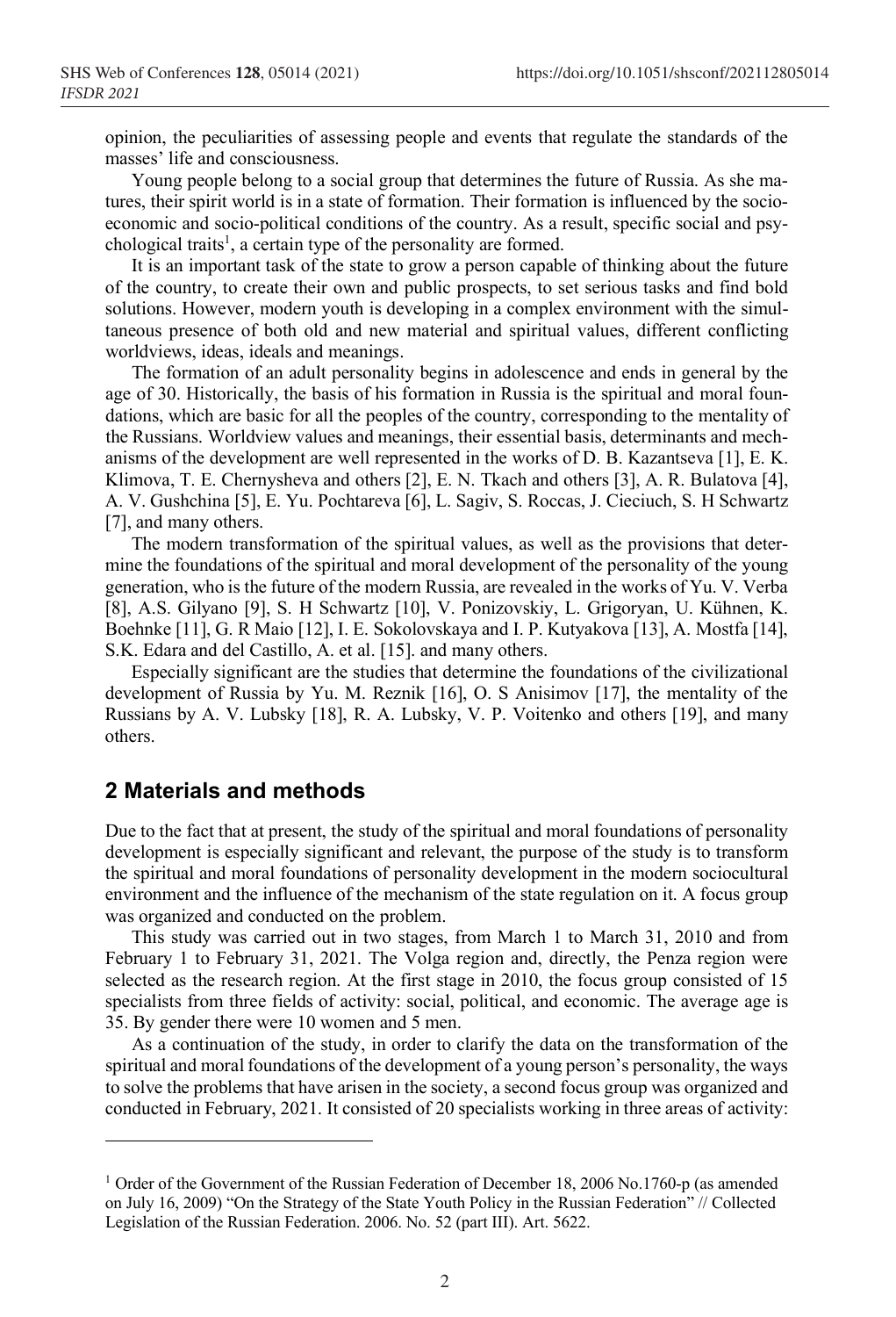social, political, economic. Among them there are 5 people from higher educational institutions; 3 persons from secondary educational institutions; 4 persons from the field of state and municipal administration; 3 persons from the mass media; 5 people from the field of economic activity. The average age is 55. By gender there were 10 women and 10 men.

The selection criteria for the participants were their basic, traditional spiritual and moral values for the country. This criterion was introduced to exclude the problem of intercultural communication and the conflict of the pro-Western and traditional values. All the respondents have higher education. During the focus group, a scenario was prepared for which the questions were developed according to the principle: from general to specific.

#### **3 Result**

During 2 stages of the research, the focus groups were prepared and conducted. The subject of the study is the issues of spirituality, morality, the spiritual and moral development, the spiritual and moral potential, the spiritual and moral state of the Russian society, the spiritual and moral education. The study was preceded by the previous studies on this topic in 2009– 2010. The important summary results recorded in the protocols and audio recordings during the work of the participants of each focus group in 2010 and 2021, as the analysis units, were the following.

During the discussion of the "spirituality" concept, the 2010 group was divided into those who combined different components in the content and those who separated them, namely, faith in God, that is religiosity, morality, culture and art, the inner world of a person and his mind, strength spirit, which is associated with the soul, spirit, kindness and help to other people. Thus, some participants separated culture from spirituality, considering spirituality to be an internal quality of a person, and culture as an external manifestation; they included the mind and culture in spirituality; they separated the mind from spirituality; they recognized religion as one of the foundations of spirituality, without its absolutization, etc.

In 2021, the fundamental for the participants was that spirituality is faith in God, religiosity, since, in their opinion, spirituality is determined only through religion and it is impossible without God, otherwise the concept itself loses its meaning and becomes "empty", just a shell, where you can pour any content up to satanism. They noted that art and culture are only derivatives of spirituality.

The concept of "morality" in 2010 was defined by the participants as an internal spiritual principle, the ethical norms and values, as well as, an aggregate concept that includes the internal, spiritual qualities that a person is guided by; the ethical standards, the rules of his behaviour; the value structure of consciousness (a set of the internal attitudes); a way of regulating human actions in all spheres of his life, including his work, everyday life, attitude to the environment; the type of the social relations; restrictions and a system of prohibitions necessary for the society.

In 2021, morality was viewed as an external expression of a person's spirituality and his religiosity. Due to the fact that spirituality is inseparable from faith and God and the soul, the creation of God cannot exist without it, it was concluded that morality cannot exist without God. Otherwise, the soul is perverted and a person is guided not by conscience, but the principle 'Take everything from life at once'.

To the question "What do you mean by the concept of 'the spiritual and moral potential'?", the following answers were received. According to the 2010 participants' opinion, the spiritual and moral potential is a person's ability to cultivate all the best qualities; this is the quality of the higher consciousnessthat we strive to reveal in ourselves; the inner qualities of a person are potentially inherent in every soul. We need to say that the spiritual and moral potential is not an initially inherent understanding of good and evil, but only the possibility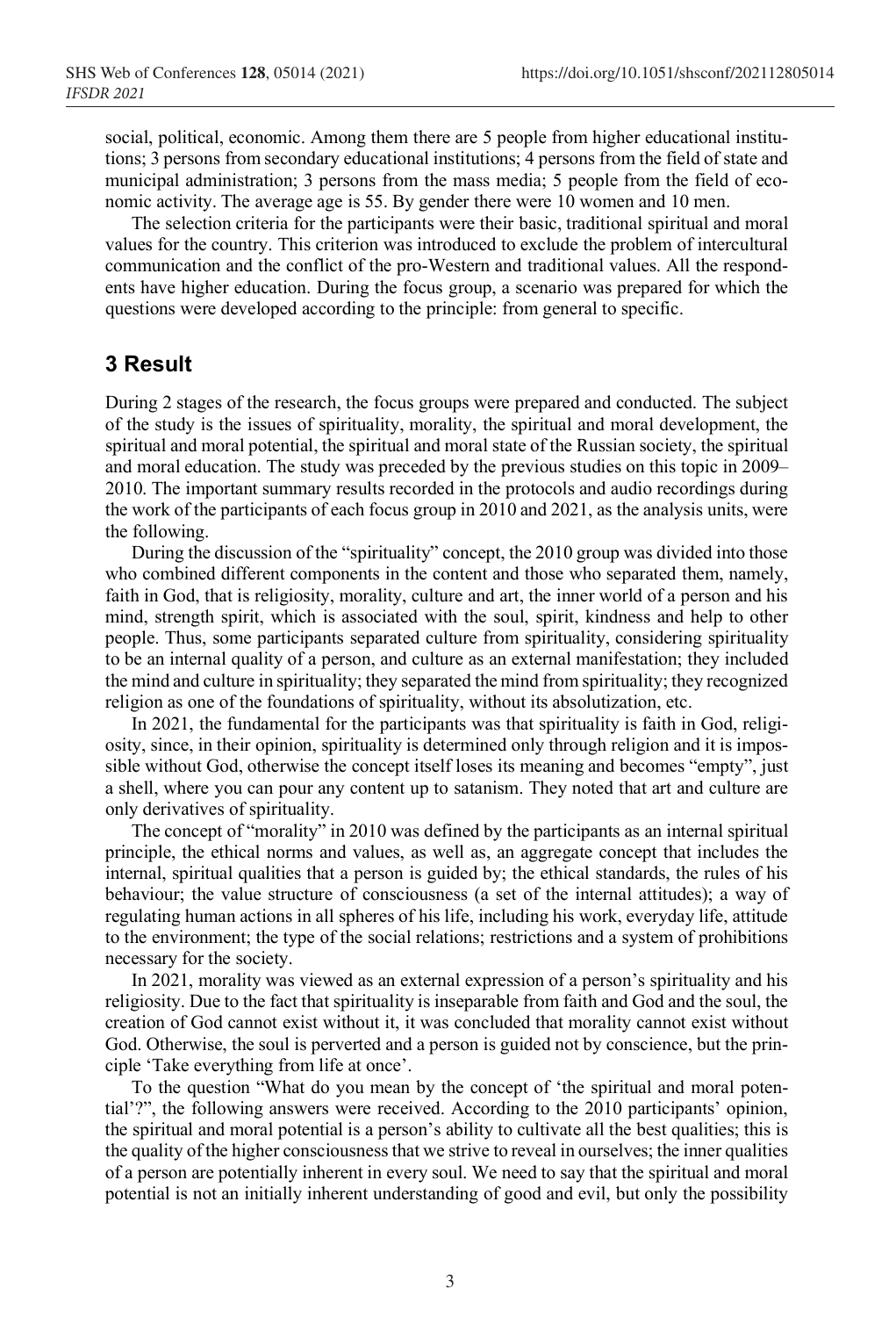of its development. However, a person who has lost spirituality cannot develop potential in himself due to the lack of the positive qualities and the most important thing – altruism.

According to the 2021 participants' opinion, the spiritual and moral potential is a multifaceted phenomenon and a capacious concept. A person with such potential is a believer or living according to the highest moral and ethical laws. He is an example to others, showing his potential in science, art, various areas of reality. The criterion for revealing the spiritual and moral potential is his selfless activity for the good of humanity and even sacrifice in the name of humanity. Such a person has a harmonious unity of the inner world and outer reality.

The following contributes to the decline of spirituality and morality in society, according to the 2010 group's opinion: the lack of faith and spiritual values, increased aggressiveness of the younger generation; unwillingness to learn; criminalization of the adolescent and youth environment; rejuvenation of the juvenile delinquency, nihilistic attitudes towards the law, marginal lawful behavior; an increase in the number of divorces; an increase in the number of orphans and children left without parental care, children called"refuseniks"; an increase in the use of drugs, alcoholic beverages, beer and tobacco products; an increase in the frequency of the use of obscene and culturally low vocabulary by minors; open access of minors to Internet resources of pornographic, extremist or the content that promotes harshness, violence and the commission of illegal acts; an increase in the number of teenage and youth extremist associations and the number of their members; an increase in the number of minors addicted to video games, computer games, including online games on the Internet, games on game consoles, and games for mobile phones and smartphones. According to the group members' opinion, the Dulles doctrine, created 60 years ago, is being successfully implemented in the modern Russian society.

According to the 2021 group's opinion, the main reasons for the decline in spirituality and morality are the state of crisis, when the old system no longer works, it has outlived its usefulness, and the new one has not yet been created. As a result, an imbalance of the material and spiritual values has formed, affecting human development.

The family and the state, decent upbringing and education are considered the mainstay of the spiritual and moral revival in Russia in the 2010 group. The support, according to the 2021 group, is religion and the solution of the state of economic and social problems. The representatives of the group believe that it is necessary to adopt the law on the spiritual and moral development, which determines the methods of the spiritual development and the realization of the spiritual and moral potential in educational and public institutions, religious institutions, family, etc.

Since the state of the child, his behavior is an indicator of the spiritual state of the parents and the spiritual level of the family, then when discussing the issue of the spiritual and moral upbringing, the participants of the 2021 group as a whole noted that spirituality should be "instilled" in children from their childhood, since it cannot appear to itself. At the same time, the opinions were divided. Some participants spoke about the advisability of introducing religious or secular spiritual subjects in schools and universities, both compulsory and optional. The others spoke about the alternative ways of the spiritual and moral growth, not necessarily determined by religion. There was also the point of view that the courses are not needed, since people should have a free choice of the path of their spiritual development.

The issues of the developmental centers, in which the tasks of the spiritual and moral education will be realized, were also discussed. There were proposals, for example, to study spiritual laws already on the basis of a kindergarten, instilling morality through ethics and aesthetics, developing horizons through art, giving knowledge in psychology, children's philosophy, etc. The main result of it is the development of spirituality from childhood and the implementation of the spiritual and moral behavior. For this, it is necessary to read special, for different ages and levels of consciousness, spiritual literature that combines the aspects of science, religiosity and morality and create an integrated holistic knowledge of life on the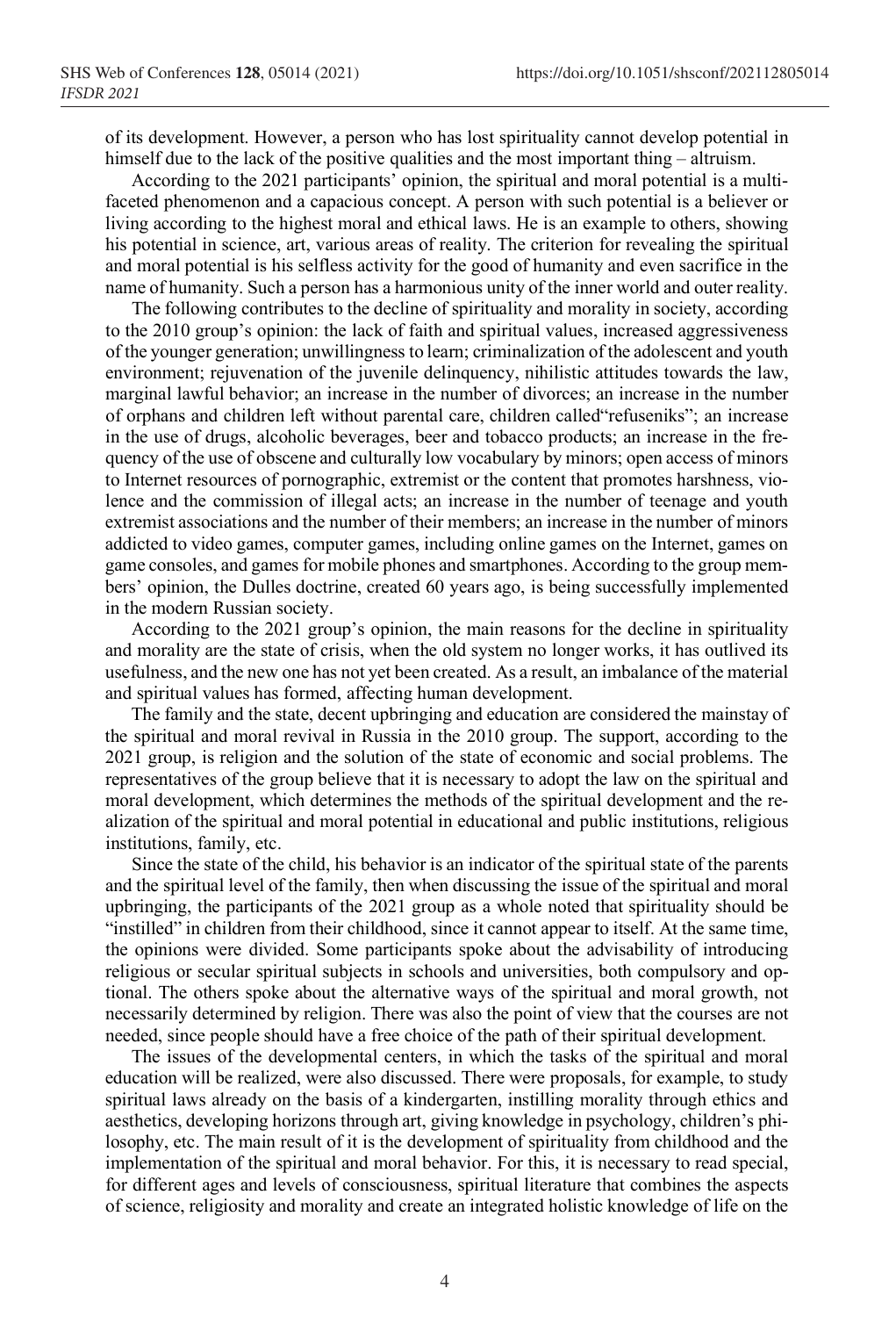basis of spiritual, objective laws of the development. Traditionally, historically in Russia there was just such a spiritual and moral education.

Also in the 2021 group, it was noted the need at the level of state regulation for the introduction of uniform standards for teaching spirituality and morality, for maintaining the spiritual and moral foundations of the society development, interaction between the state and the church, systematic scientific consecration of the issue at all-Russian and international seminars, conferences on this problem, etc. As noted by the participants, the spiritual and moral revival of the society should begin with the revival of the propaganda of the spiritual and moral foundations of a new life, examples of which have already been in the history of Russia.

### **4 Discussion**

The modern society is characterized by the presence of contradictory tendencies, the pursuit of the traditions and basic spiritual and moral values and the simultaneous active implementation of the Western values. The disruption of the psycho-protective foundations of the mentality of the Russians makes it necessary to analyze the situation on the implementation of the spiritual and moral foundations that determine the development of a young person's personality at the present stage of the development of Russia.

In general, the similarity of the answers of both groups when considering the concept of "spirituality" is that they viewed religion as a connection between the spiritual and culture, noting that which the religion is, the same culture is formed. Religion determines the power of culture and morality in the society. True religion is from a true understanding of God. The difference of the opinions is that the 2021 group saw the embodiment of spirituality in religiosity, and the 2010 group saw the embodiment of spirituality in all forms and levels of the society. It can be stated that in the period from 2010 to 2021 there were changes in the attitudes towards spirituality, and the participants of the focus 2021group filled this concept with a religious content.

The analysis of the "morality" concept showed the similarity of the answers of the participants of the focus groups in 2010 and 2021. Considering morality through spirituality, it was concluded that there can be no morality without spirituality, that is: "there is no spirituality, then there is no morality, therefore there are no values. In general, the division into spiritual and moral values is artificial. And this is done when the state ceases to believe that it is religious, so it becomes non-religious. Then only the concepts of "morality" and "moral values" without a spiritual component are taken". It is in this case, in the opinion of the participants, that abortions become the norm, oblivious to the fact that this is the murder of a human-being, even he is a small one. Murder is becoming the norm in the society. The participants emphasized that only the spiritual and moral norms and values can keep the moral character of a person. Historically, it was spirituality, the foundations of which religion kept, that filled all the moral commandments with meaning. The rejection of God led to the closure of churches and to the desire to no longer obey moral norms: "There is no God and nothing needs to be done". Filling morality with the spiritual content allowed the participants to create a single cause-and-effect relationship of the process of the spiritual and moral development of the individual.

The cumulative understanding of the spiritual and moral potential as a whole, in the two groups of 2010 and 2021, intersects in an interesting way, complementing each other. To realize the spiritual and moral potential, an inner spiritual space is needed. According to the participants, it is necessary to introduce not a course in religious studies, which causes conflicts between confessions and atheists, but a course in educating the spiritual and moral foundations of a person, influencing through spiritual and moral values on the inner world of a person. Potential isthe connection and living interaction of the spiritual and physical world: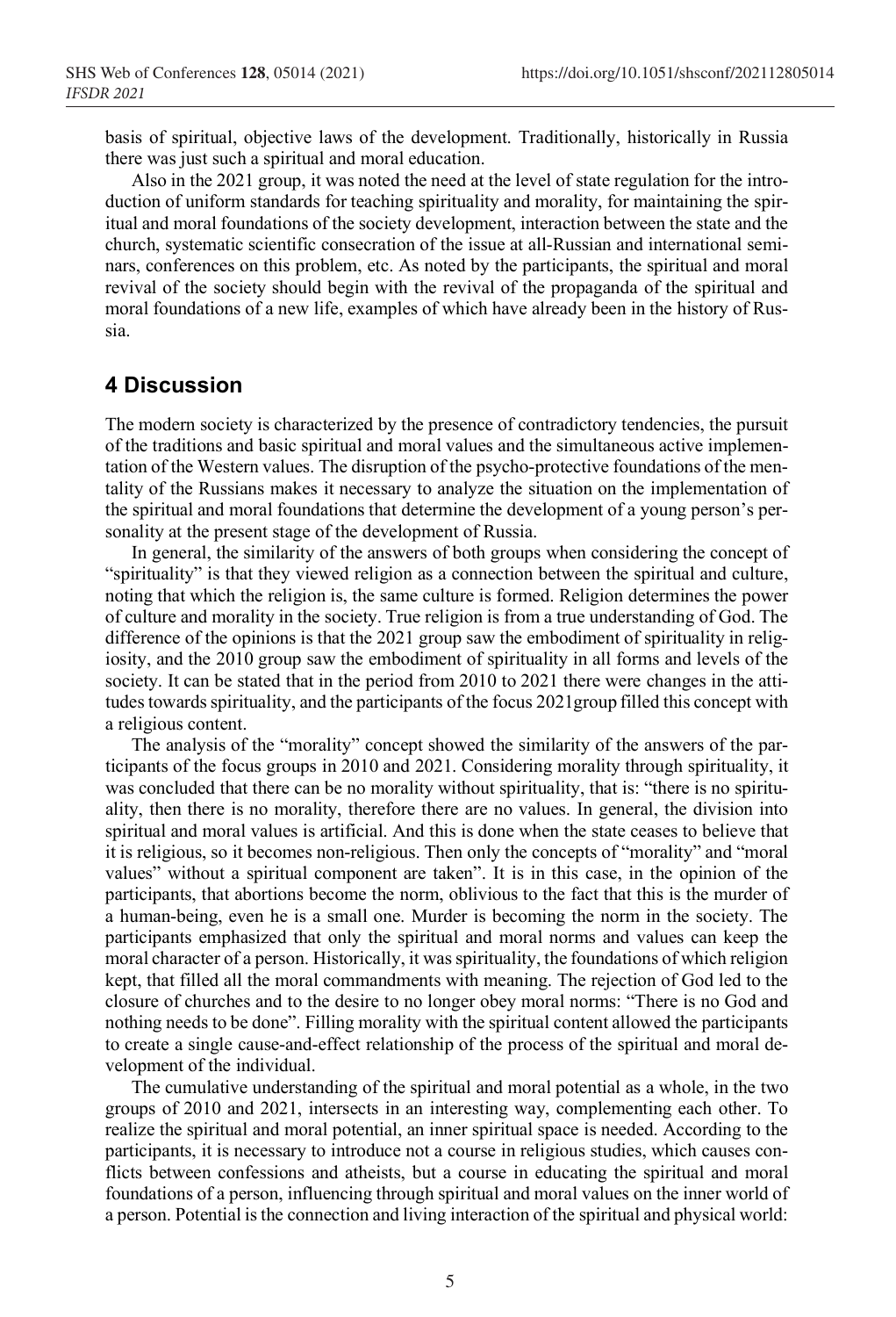the soul as manifestations of the spiritual, and personality as manifestations of the physical. This is a manifestation of the soul, its Divine nature, which in turn gives potential to a person. It is a concentrate that descends from above into the human body. The soul rushes to the inner plane – to the core of the personality and its potential, and transforms, manifesting itself in the results of the external activity of a person. The results collected together are returned to the soul.

It can be noted that the modern events have changed the views of people on many concepts. From 2010 to 2021, the judgments of the participants became deeper, more capacious; the appeal to the spiritual can be traced in all the answers. Tying together the spiritual and moral development and the spiritual and moral potential, the 2021 group members noted that the main task facing the society is the creation of the conditions and structures through which the spiritual and moral potential can be revealed in each person. For this, it is necessary to find the forms of potential manifestation allowing it to be realized. The spiritual and moral development in this case is the education in a person of faith in God and the orientation of the individual to good and moral deeds.

The members of both groupsidentified the spiritual and moral state of the Russian society as catastrophic. At the same time, the 2021 group pointed to the fact that catastrophes show, first of all, the need to mobilize a person to solve his spiritual problems, which manifested themselves in the "physical" plane. The main prerequisites contributing to the decline of spirituality and morality, in all participants' opinion, are lack of faith, the massive decline in morals, state policy that does not promote the spiritual and moral values.

The following also contributes to the decline of spirituality and morality in the society (Figure 1): advertising and other TV products that promote and form negative stereotypes of the social behavior (drug addiction, alcohol and tobacco consumption, violence in the society, etc.); Americanization of the society; a low social level of the population; popularization of the Internet network among young people and weak legal regulation of the distribution of information in it harmful for life, as well as for physical, psychological, spiritual and moral health, the development of the young generation; indifference of the authorities to people's problems; despite the increase of the number of churches, the lack of faith; indifference to the absolute values (the lack of a cult of family, kindness, love, respect, etc.).



**Fig. 1.** The decline of spirituality and morality in society?

The participants in both groups noted that the decline in spirituality and morality is observed in all age groups, since the crisis has affected the entire population of Russia (Figure 2.). At the same time, they emphasized that a massive decline in morals depends on state policy, which renounces the spiritual and moral values. A feature of the problem approach of the 2021 group members was that they identified the cause of the system's crisis, that is a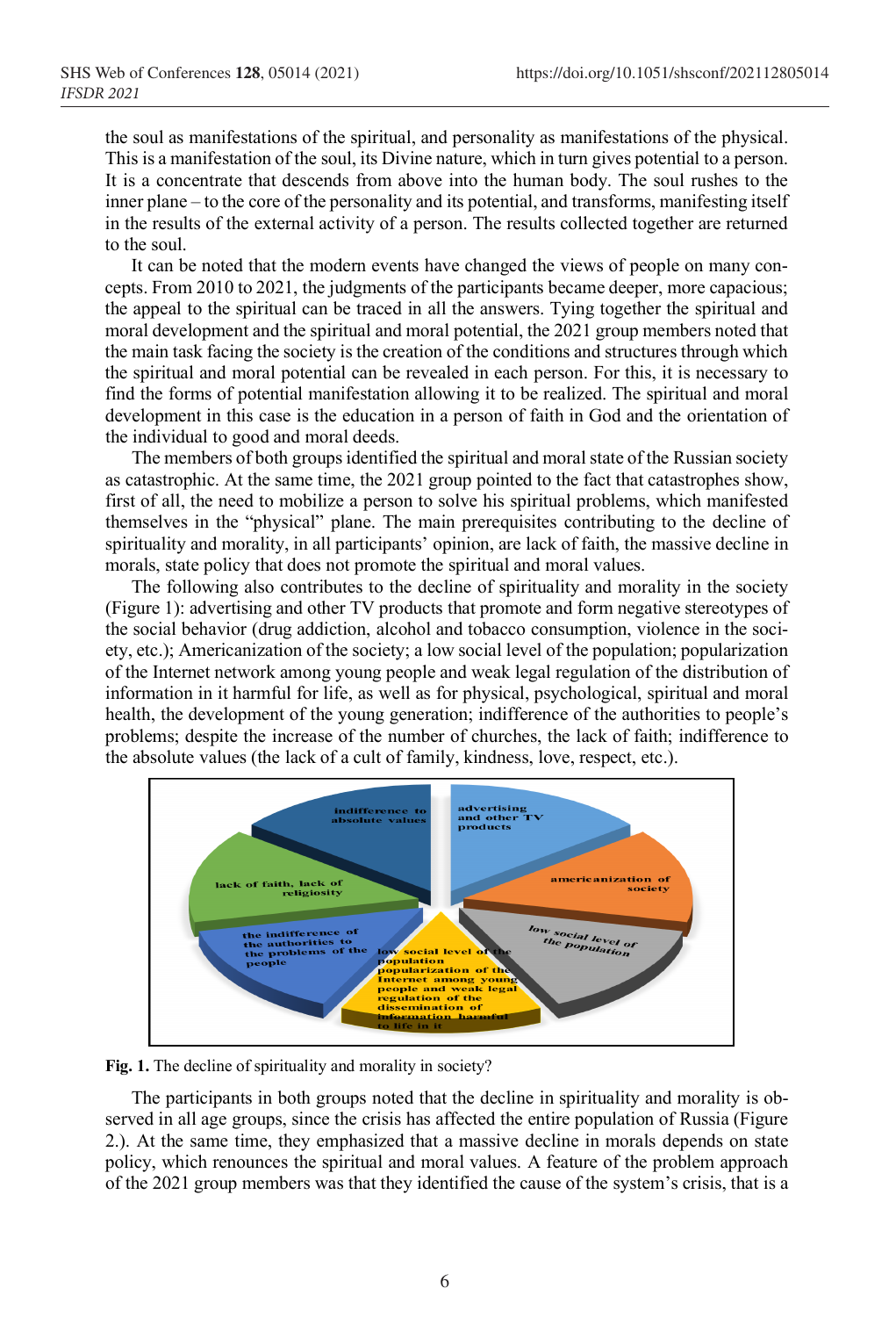change in the basis of the system and, directly, a departure from the spiritual and moral essential foundations of the traditional system of Russia, that is why there was an imbalance of the spiritual and material values, in side of material actualization. It was noted that the current crisis requires, on a new basis, to return to the spiritual development of the society and to combine religion, science and philosophy, revealing the laws of the development of the society and nature, which is the same for the spiritual and material world. The potential of spirituality was revealed to a certain extent under the Soviet regime. In the modern period, it is preserved inside a person. However, due to the lack of spirituality and morality, the forms of its implementation were gone, and this was the reason for the catastrophic state of the society.

The general conclusions reached by the participants of both groups is that religious institutions, state power, educational institutions, and the family should become the mainstay of the spiritual and moral revival in Russia. At the same time, a fundamental role is assigned to government regulation and the creation of policy documents. Each structure must take on its own tasks. Citizens are responsible for their self-education. Family is part of upbringing. State power is the legal support of all processes of the spiritual and moral development of the individual. Educational institutions are education and part of upbringing. Religious institutions and public organizations are a unity of actions aimed at increasing spirituality.

Faith in God and the construction of temples promotes the spiritual and moral growth. All the respondents unanimously noted the role of church institutions. A transformational turn towards religion has taken place over the past ten years with the expressed confidence of the participants that the main thing is faith in God, the second one isthe spiritual and moral education, and the third one is the family.



**Fig. 2.** Support of spiritual and moral revival in Russia.

On the question of what can serve as the most important target indicators of the spiritual and moral growth of young people, the opinions were divided. Some participants spoke about the reduction of the antisocial behavior, the development of family education institutions, the reduction of abandoned children, the creation of the public organizations whose activities will be aimed at developing culture and healthy lifestyles, and innovative activities of youth organizations. The others noted the most important targets for the spiritual and moral growth of young people. These were the decrease in children, students and youth's aggressive behavior; juvenile delinquency and prevention of criminalization of the adolescent and youth environment; the number of divorces; the number of orphans and children left without parental care, children called "refuseniks"; the level of consumption of drugs, alcoholic beverages, beer and tobacco products; the frequency of the use of obscene and culturally low language by minors; opportunities for minors to access the Internet resources of pornographic, extremist or the content that promotes harshness, violence and the commission of illegal acts;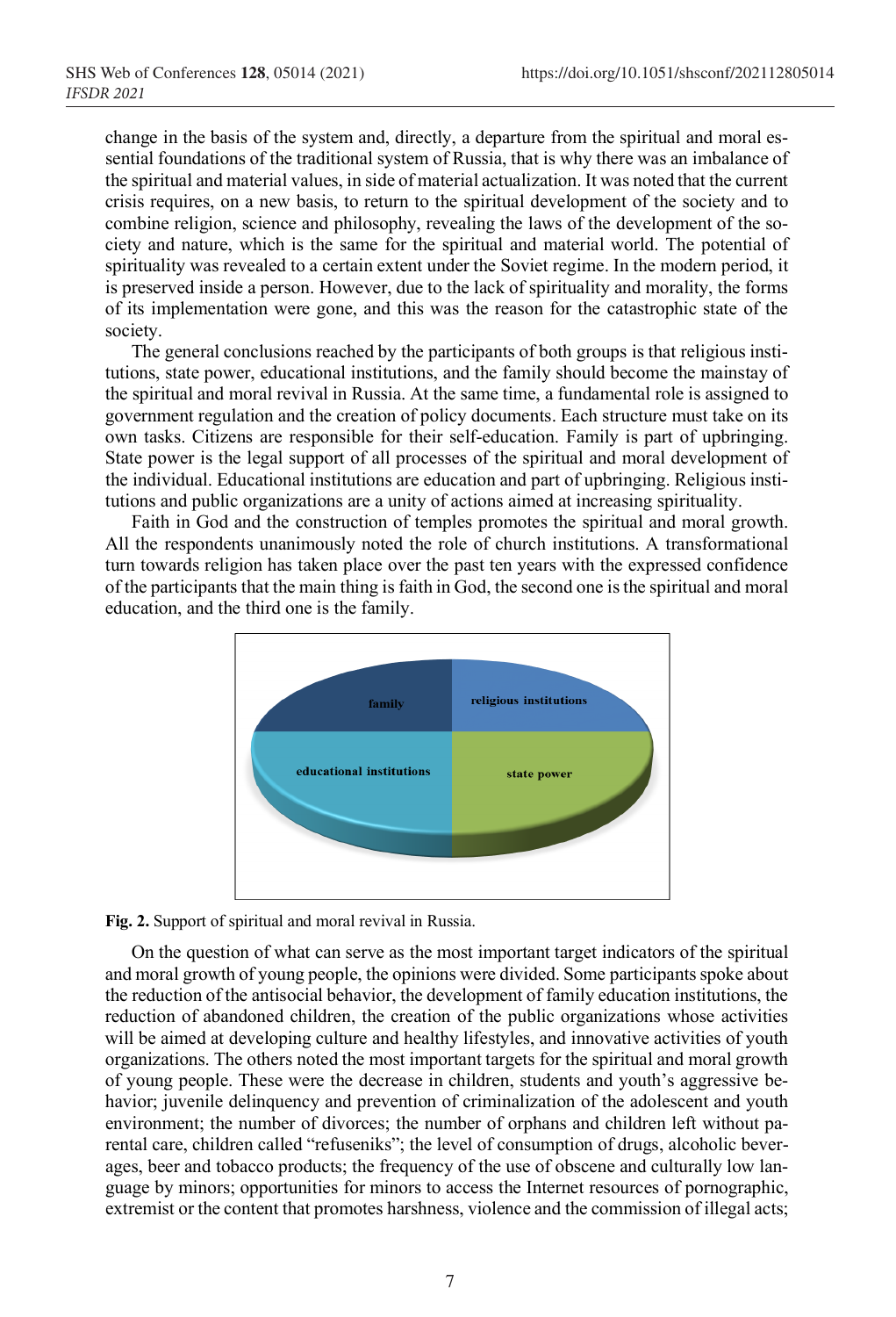the number of teenage and youth extremist associations and the number of their members; growth of social optimism of the younger generation, as well as increasing children and adolescents' competence in morality.

# **5 Conclusions**

The focus groups held in 2010 and 2021 made it possible to consider and analyze the issues of spirituality, morality, the spiritual and moral education and development, the state of the Russian society and the spiritual and moral potential, as well as the transformation of the spiritual and moral foundations of the personality development over the past ten years and the impact of the mechanism of state regulation on them.

The survey made it possible to reveal the transformation of the views of focus group participants over the past ten years, namely, the emerging desire for spiritual and moral upbringing and education to permeate the entire path of the personality development, starting from early childhood. The participants emphasized that the spiritual and moral foundations are the unifying principle of all spheres of life of the Russian society and its traditional way of life. At the same time, the concern was expressed that the mechanism for the formation of the spiritual and moral foundations of the personality development in the mass consciousness, the methods and ways of their formation depend on public administration that integrates common efforts to unite society and which should have spiritual and moral foundations.

# **References**

- 1. D. B. Kazantseva, *Self-actualization of spiritual and moral potential of personality in Russia. Monograph,* Prague: Vědecko vydavatelské centrum «Sociosféra-CZ», 50–55 (2020). Access mode: https://www.elibrary.ru/item.asp?id=42622974
- 2. D. B. Kazantseva, E. K. Klimova, T. E. Chernysheva, *Spiritual and moral values of the individual in the Russian society in the XX – XXI centuries: a comparative analysis*, Humanities: Actual Problems of the Humanities and Education, **18 (1)**, 9–19 (2018). Access mode: https://doi.org/10.15507/2078-9823.044.018.201804.446-547, https://cyberleninka.ru/article/n/duhovno-nravstvennye-tsennosti-lichnosti-v-rossiyskom-obschestve-v-xx-xxi-vv-sravnitelnyy-analiz/viewer
- 3. E. N. Tkach, D. B. Kazantseva, I. E. Sokolovskaya*, Spiritual and mental foundations of personality self-determination against the background of the importance of environmental problems*, E3S Web of Conferences: "Sustainable Development of an Industrial Region" (UESF-2021), **258** (2021). Access mode: https://doi.org/10.1051/e3sconf/202125807019, https://www.e3s-conferences.org/articles/e3sconf/pdf/2021/34/e3sconf\_uesf2021\_07019.pdf
- 4. A. R. Bulatova, *Concept of higher value of personality in philosophy of Berdyaev N.A. within a context of French personalism of the first half of the XX century*, History of philosophy, **22 (1)**, 121–135 (2017). Access mode: https://doi.org/10.21146/2074-5869- 2017-22-1-121-135, https://cyberleninka.ru/article/n/kontseptsiya-vysshey-tsennostilichnosti-v-filosofii-n-a-berdyaeva-v-kontekste-frantsuzskogo-personalizma-pervoypoloviny-hh-v/viewer
- 5. А. V. Guschina, *The value of morality golden rule as the basis of the axiological-pedagogical concept of morality education*, Samara Scientific Bulletin, **3 (28)**, 270–275 (2019). Access mode: https://doi.org/10.24411/2309-4370-2019-13306, https://cyberleninka.ru/article/n/tsennost-zolotogo-pravila-nravstvennosti-kak-osnovanie-idei-aksiologo-pedagogicheskoy-kontseptsii-vospitaniya-nravstvennosti/viewer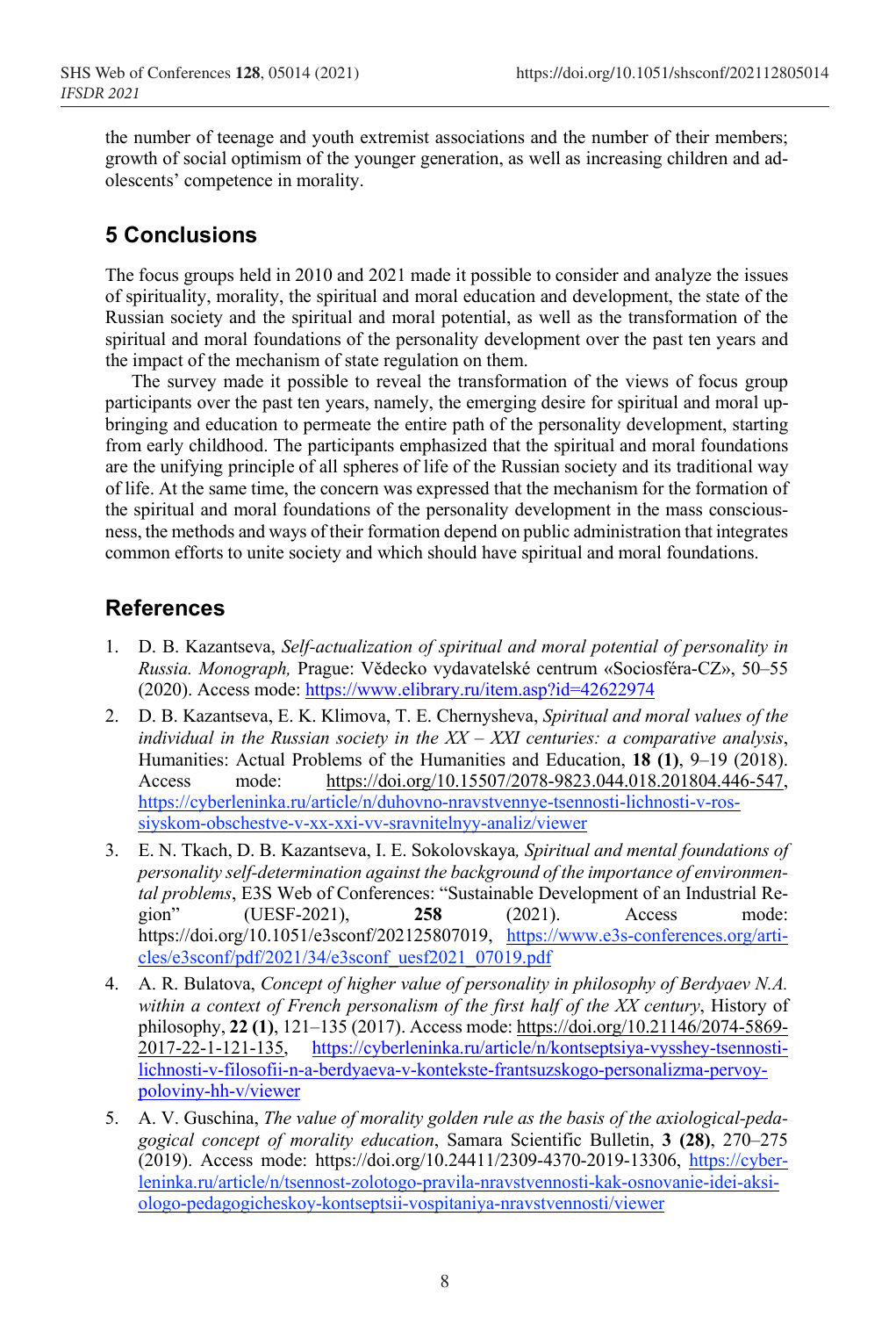- 6. E.Y. Pochtareva, *The value-motive sphere of the personality: essence, determinants, and mechanisms of development*, Perm University Bulletin, **4**, 563–575 (2017). Access mode: https://doi.org/10.17072/2078-7898/2017-4-563-575, https://cyberleninka.ru/article/n/tsennostno-smyslovaya-sfera-lichnosti-suschnost-determinanty-mehanizmyrazvitiya/viewer
- 7. L. Sagiv, S. Roccas, J. Cieciuch, S. H. Schwartz, *Personal values in human life*, Nature Human Behaviour, **1(9)**, 630–639 (2017). Access mode: 10.1038/s41562-017-0185-3<br>https://pubmed.ncbi.nlm.nih.gov/31024134/. https://www.researchgate.net/publicahttps://pubmed.ncbi.nlm.nih.gov/31024134/. tion/319269391 Personal values in human life
- 8. Yu.V. Verba, *Spiritual nature of a person in existential philosophy of V.E. Frankl*, Philosophical Anthropology, **3 (1)**, 135–150 (2017). Access mode: https://doi.org/10.21146/2414-3715-2017-3-1-135-150, https://cyberleninka.ru/article/n/duhovnaya-priroda-chelovekav-ekzistentsialnoy-filosofiiv-efrankla/viewer
- 9. A. Gilyano, D. Kazantseva, I. Sokolovskaya, *The problem of moral choice in early adulthood,* E3S Web of Conferences, **284**, 11023 (2021). Access mode: https://doi.org/10.1051/e3sconf/202128411023
- 10. S. H. Schwartz*, Basic individual values: Sources and consequences*, Handbook of value. Oxford, UK: Oxford University Press, 63–84 (2015). Access mode: https://www.researchgate.net/publication/277718092\_Schwartz\_S\_H\_2015\_Basic\_individual\_values Sources and consequences In D Sander and T Brosch Eds Handbook of value Oxford UK\_Oxford\_University\_Press
- 11. V. Ponizovskiy, L. Grigoryan, U. Kühnen, K. Boehnke*, Social Construction of the Value–Behavior Relation*, Frontiers in Psychology, **10**, 934. Access mode: https://doi.org/10.3389/fpsyg.2019.00934
- 12. G.R. Maio, *Mental representations of social values*, Advances in experimental social psychology, **42**, 1–43 (2010). Access mode: https://doi.org/10.1016/S0065- 2601(10)42001-8
- 13. I. E. Sokolovskaya, I. P. Kutianova, *Value Orientations As a Factor of Non-Adaptive Behavior of Drug Addicts,* Scientific Notes of Russian State Social University, **2 (151)**, 49–59 (2019). Access mode: DOI: 10.17922/2071-5323-2019-18-2-49-59
- 14. A. Mostfa, *Violence and Jihad in Islam: From the War of Words to the Clashes of Definitions*, Religions, *12*, 966 (2021). Access mode: https://doi.org/10.3390/rel12110966
- 15. I. R. Edara, and del Castillo, A. et al. *Religiosity, Emotions, Resilience, and Wellness during the COVID-19 Pandemic: A Study of Taiwanese University Students*, Int. J. Environ. Res. Public Health, *18*, 6381 (2021). Access mode: https://doi.org/10.3390/ijerph18126381
- 16. Y. M. Reznik, *Visions of Russia's civilizational future: individual projects and possibilities of their integration*, Social theory issues, **XII,** 10–25 (2020). Access mode: https://doi.org/10.30936/2227-7951-2020-12-10-120, https://iphras.ru/uplfile/reznik/almanah\_vst\_2020/Part\_1\_1\_1.pdf
- 17. O. S. Anisimov, *"Effective country" as a means of designing the future of Russia and the role of radical transformation of the educational mechanism*, Experiment and innovations in school, **5**, 50–56 (2016). Access mode: https://elibrary.ru/item.asp?id=27020741
- 18. A. V. Lubsky et al., *Mental programs and models of social behavior in the Russian society*, Rostov-on-Don: Science and Education Foundation, 2–211 (2016). https://www.elibrary.ru/item.asp?id=27312588